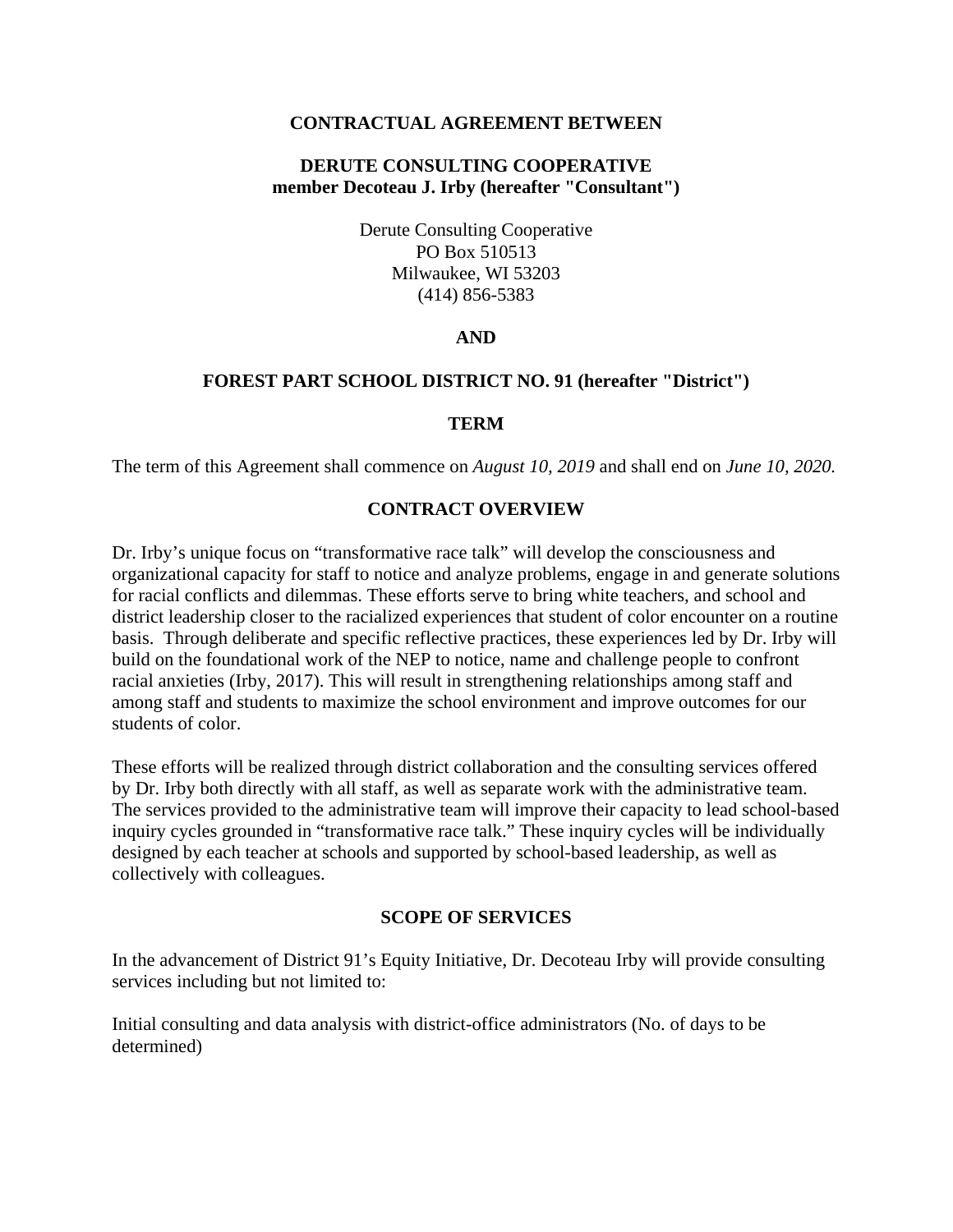Two sessions with the administrative team (dates TBD, between October, 2019 – March, 2020) to accomplish:

- Understanding and connecting the work of the NEP and Dr. Irby (.5 day)
- Understanding, implementing and leading "transformative race talk" (.5 day)
- Training on leading inquiry cycles with staff, focused on improving equity-focused teaching (.5 day)

Facilitating district-wide professional learning - Friday, February 14, 2020 (.5 day)

# **DISTRICT REQUIREMENTS**

- District will provide PowerPoint and video projection and audio setup as needed
- District will provide workspace conducive for collaborative work (tables for breakout preferred)
- District will provide copies and session supplies as needed: poster board or notepad, pens (enough for all participants)
- District will distribute learning content for advance review

# **INVESTMENT AND DELIVERABLES**

| <b>Deliverable</b>                                                                                                                                                                                                                                                                                  | <b>Rates</b>                                    |
|-----------------------------------------------------------------------------------------------------------------------------------------------------------------------------------------------------------------------------------------------------------------------------------------------------|-------------------------------------------------|
| Initial consulting and data analysis with district-office<br>administrators (No. of days to be determined)                                                                                                                                                                                          | \$3000.00 (half day) / \$5,000.00 (full<br>day) |
| Two sessions with the administrative team (dates<br>between October 2019 – March, 2020 TBD)                                                                                                                                                                                                         | \$3000.00 (half day) / \$5,000.00 (full<br>day) |
| Understanding and connecting the work of the<br>1.<br>NEP $(.5 \text{ day})$<br>Understanding, implementing, and leading<br>2.<br>"transformative race talk" (.5 day)<br>Training on leading inquiry cycles with staff,<br>3.<br>focused on improving equity-focused teaching<br>$(.5 \text{ day})$ |                                                 |
| Facilitating district-wide professional learning on<br>Friday, February 14, 2020 (.5 day)                                                                                                                                                                                                           | $$3000.00$ per half day                         |
|                                                                                                                                                                                                                                                                                                     | $$9,000 - $15,000$                              |